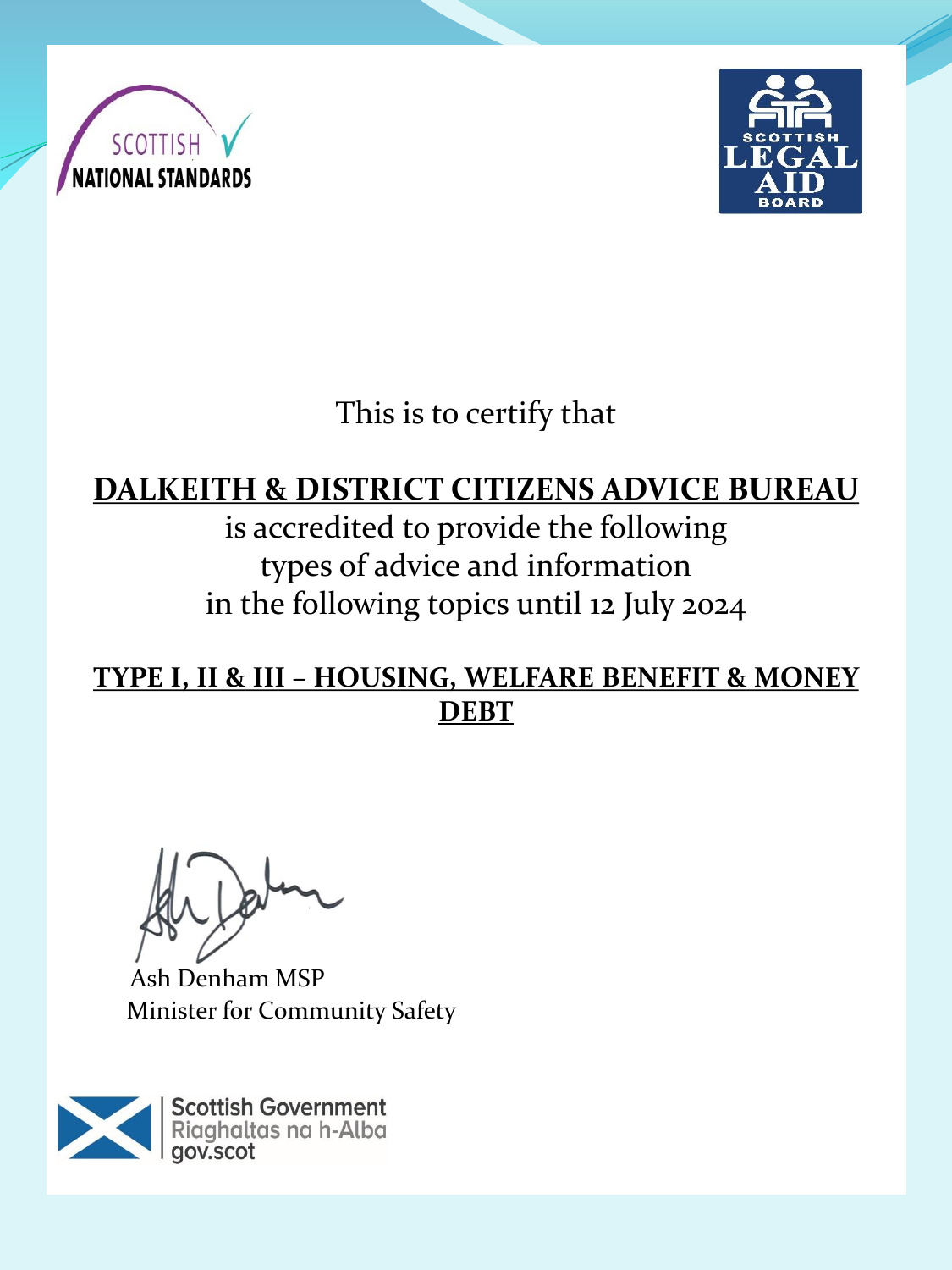## **2 Housing Specific Competences**

- 2.1 Rent Arrears Type I
- 2.2 Mortgages & Secured Loans Type I
- 2.3 Universal Credit for housing costs and Housing Benefit Adviser competences – Type I
- 2.4 Disrepair in Rented Housing Type I
- 2.5 Housing Options Type I
- 2.6 Discrimination in Housing Type I
- 2.7 Eviction Type I
- 2.8 Anti-Social Behaviour Type I
- 2.9 Harassment and Illegal Eviction– Type I
- 2.10 Homelessness Type I
- 2.11 Relationship Breakdown Type I
- 2.12 Rent: Private Sector Type I
- 2.13 Security of Tenure Type I
- 2.14 Statutory Tenancy Rights Type I
- 2.15 Repair and Improvement Grants Type I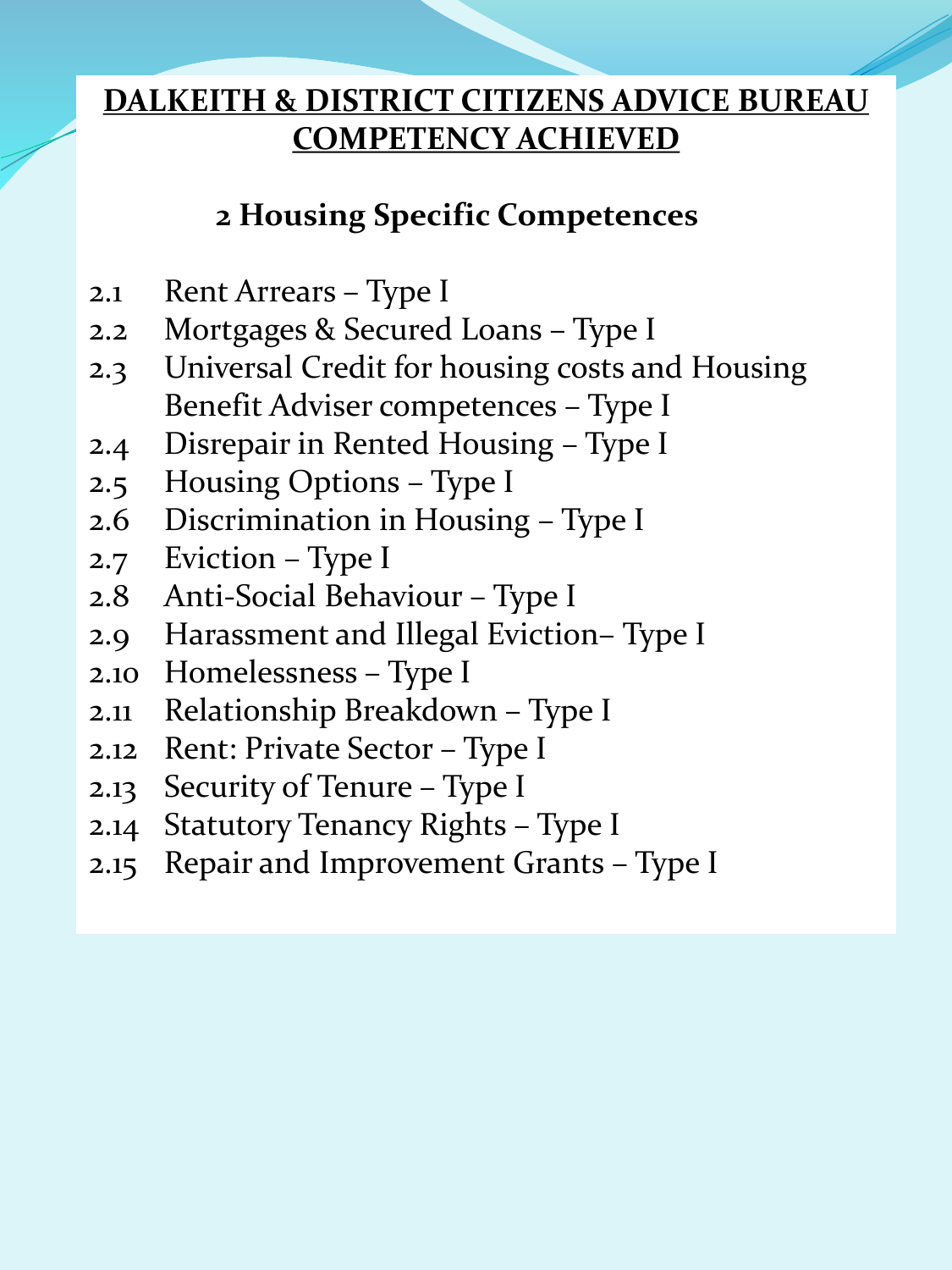# **3 Money and Welfare Benefits Related to Advice Competences – Foundation Knowledge**

- 3.1 Administrative Structure of the Benefits and Tax Credits Systems – Type III
- 3.2 National Insurance Scheme Type I
- 3.3 Claims & Backdating Type III
- 3.4 Decision-Making, Disputes and Appeals Type III
- 3.5 Benefit & Tax Credit Overpayments Type III
- 3.6 Assessment, Initial Decision-Making & Holding Activity in Debt Cases – Type III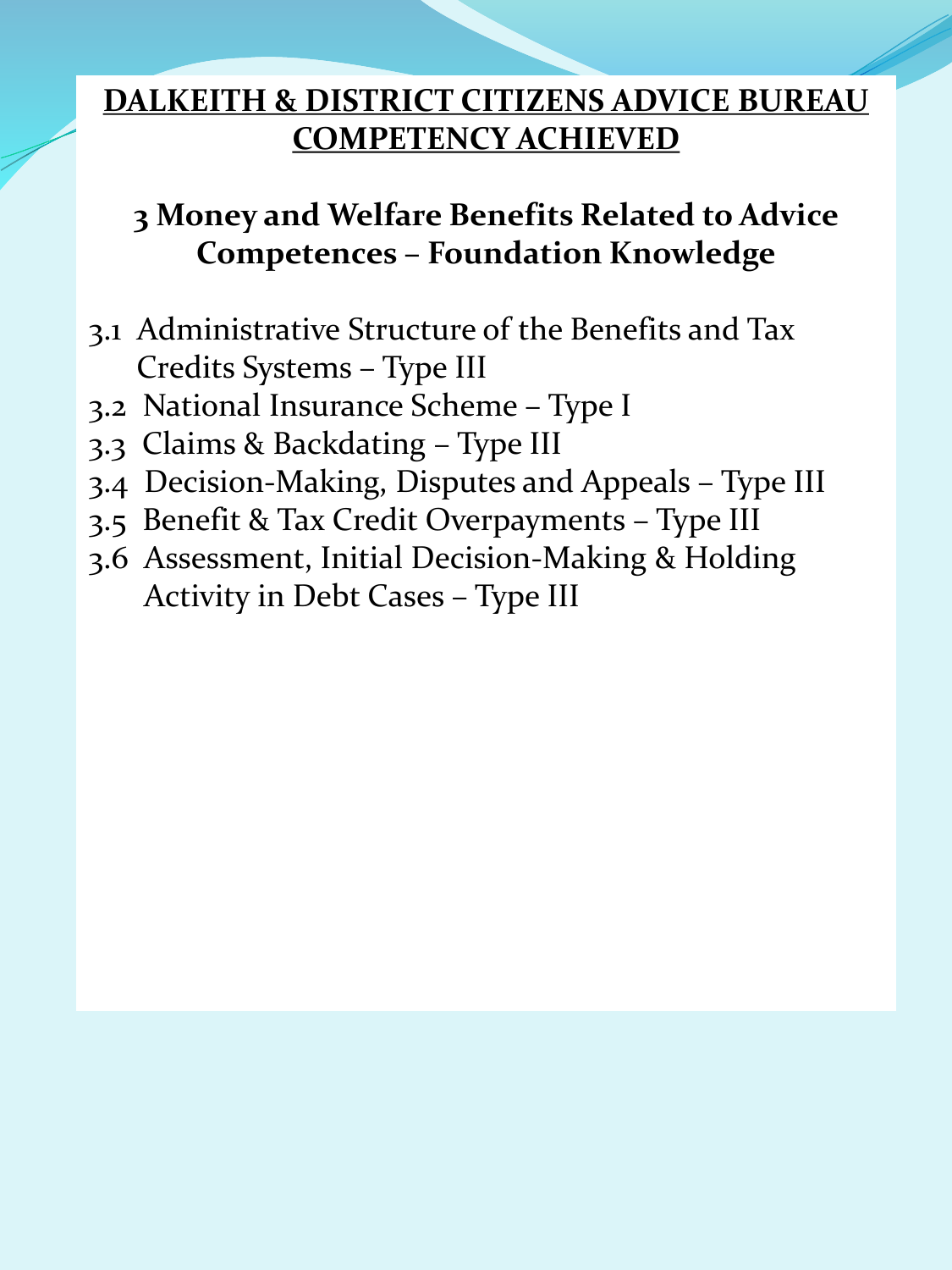# **4 Money and Welfare Benefits Related Advice Competences – Specialist Areas**

- 4.1 Means-Tested Benefits Type III
- 4.2 Universal Credit Type III
- 4.3 Tax Credits Type III
- 4.4 The Social Fund & the Scottish Welfare Fund. Type I
- 4.5 The Impact of Work on Benefits Type I
- 4.6 Child Element of Universal Credit, Child Benefit, Kinship Care Allowance & Guardian's Allowance – Type III
- 4.7 State Retirement Pension Type I
- 4.8 Personal Independence Payment, Disability Living Allowance & Attendance Allowance – Type III
- 4.9 Benefits for People who have Limited Capability for Work – Type III
- 4.10 Benefits for Industrial Injury and Disease Type III
- 4.11 Benefits for Veterans Type III
- 4.12 Carers Allowance Type III
- 4.13 Jobseeker's Allowance– Type III
- 4.14 Benefits for Maternity, Paternity and Adoption Type III
- 4.15 Bereavement Benefits Type III
- 4.16 Benefits for People in Public Care Type III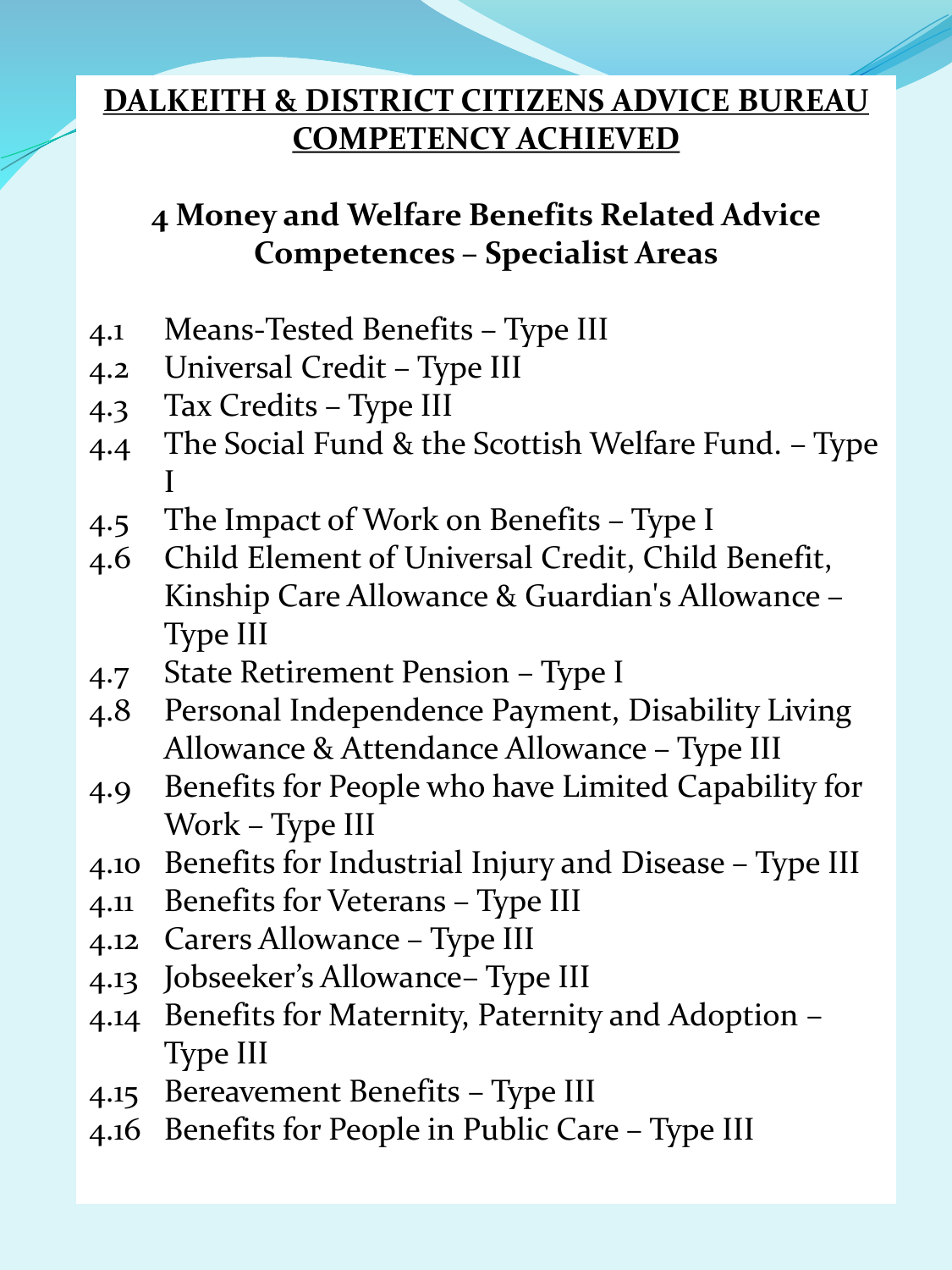# **4 Money and Welfare Benefits Related Advice Competences – Specialist Areas Cont.**

- 4.17 Benefits for Students Type III
- 4.18 Benefits for People from Abroad and/or who are Subject to Immigration Control – Type III
- 4.19 Ancillary Benefits Type III
- 4.20 Financial Statements Type III
- 4.21 Liability for Debts, Extortionate Credit, Unfair Contract Terms, Unenforceable Debts, Creditor Malpractice, Codes of Practice, etc – Type III
- 4.22 Identifying & Agreeing Options in Debt Cases – Type III
- 4.23 Negotiating & Making Offers to Creditors– Type III
- 4.24 Diligence, Diligence Stoppers and Court Proceedings – Type III
- 4.25 Bankruptcy & Trust Deeds– Type III
- 4.26 The Debt Arrangement Scheme– Type III
- 4.27 Recalls & Appeals against Court Decrees and Orders – Type III
- 4.28 Utility Debts Type III
- 4.29 Local and national Tax Debts Type III
- 4.30 Rent Arrears Type III